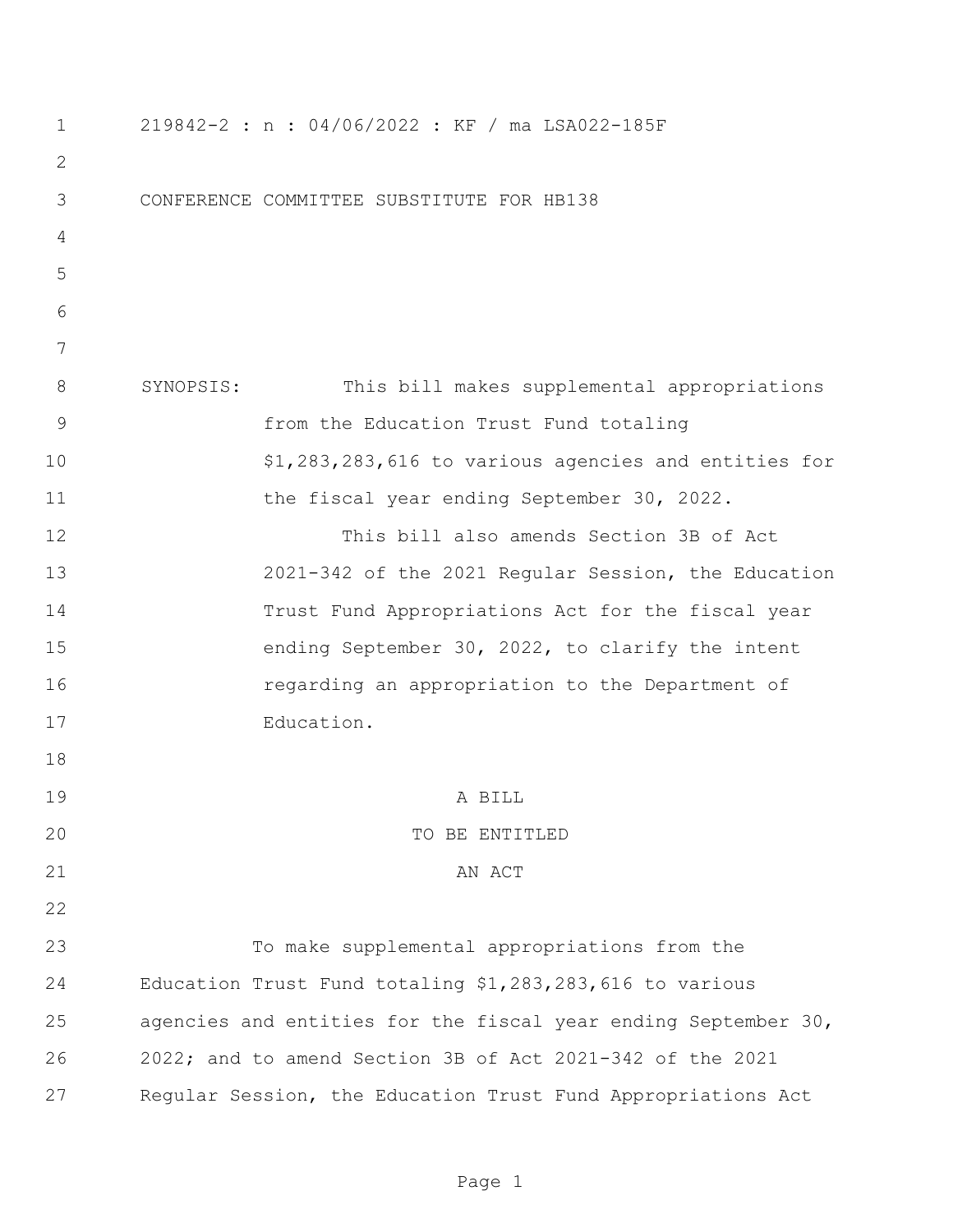for the fiscal year ending September 30, 2022, to clarify the intent regarding an appropriation to the Department of Education.

BE IT ENACTED BY THE LEGISLATURE OF ALABAMA:

 Section 1. In addition to all other appropriations heretofore or hereafter made, there is hereby appropriated a total of \$1,283,283,616 from the Education Trust Fund to the following agencies and entities for the purposes specified below for the fiscal year ending September 30, 2022:

 (1) \$177,373,600 to the State Treasurer's Office for the PACT Program to fully and finally satisfy the entirety of the state's present and future obligation pursuant to Section 16-33C-16, Code of Alabama 1975.

 (2) \$58,400,000 to the Teachers' Retirement System for a one-time longevity bonus for retirees of the Teachers' Retirement System, pursuant to SB30, Act 2022-178 of the 2022 Regular Session authorizing such bonus.

 (3) \$750,379,137 to the Education Trust Fund Advancement and Technology Fund to be allocated in accordance with Section 29-9-4, Code of Alabama 1975.

 (4) \$1,250,000 to the Department of Commerce to be used for Alex: The Alabama Experience at the World Games and thereafter to support workforce efforts throughout the state.

 (5) \$5,250,000 to the Marine Environmental Sciences Consortium. Of this appropriation, \$4,000,000 shall be expended for renovations on student dormitories; \$500,000 shall be expended for modernization of the HVAC and food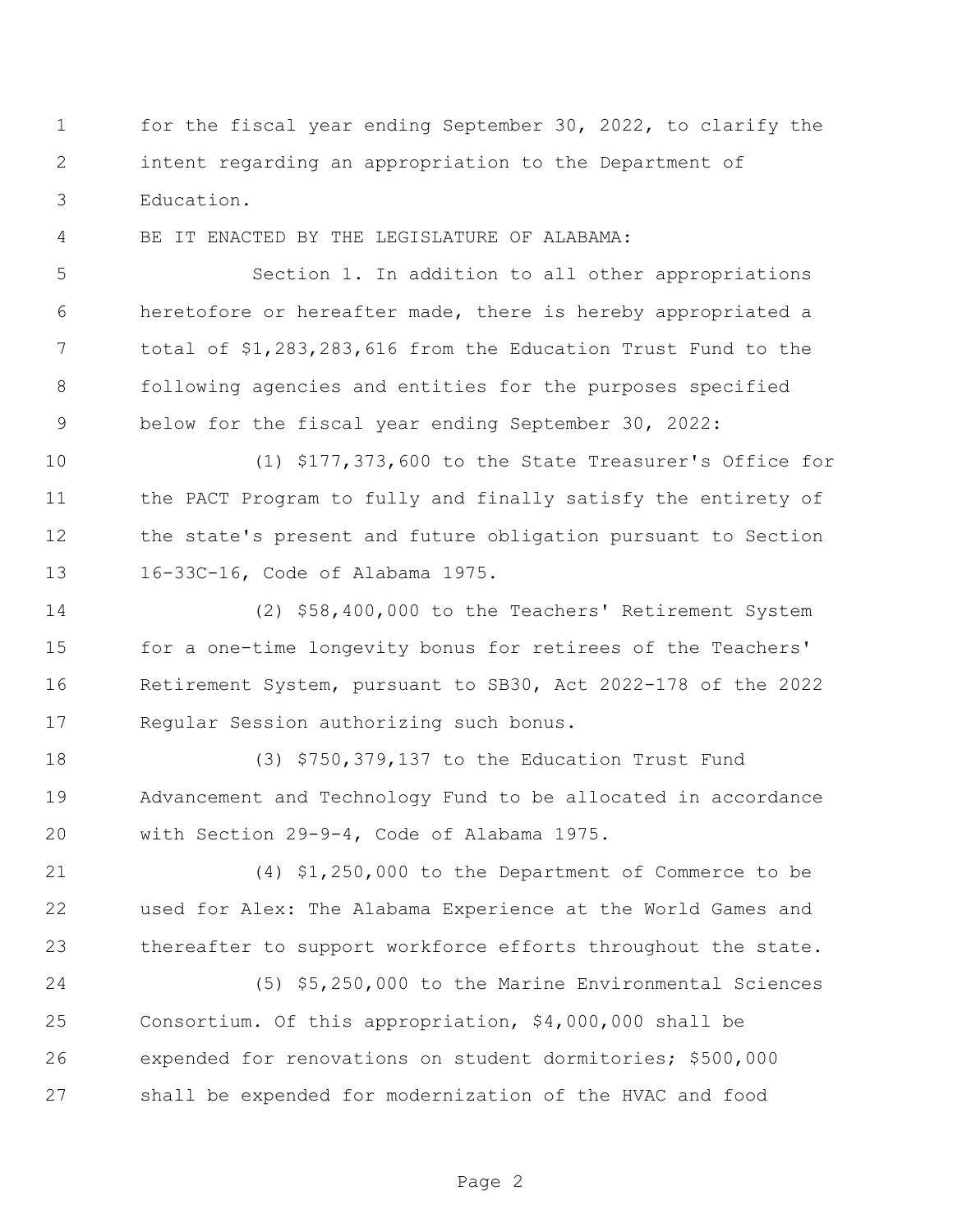storage systems and serving line in the cafeteria; and \$750,000 shall be expended for replacement of a graduate student office/K-12 computer laboratory building.

 (6) \$7,000,000 to the Geological Survey to construct a new Core and Sample Repository Building.

 (7) \$1,000,000 to the Alabama Department of Veterans' Affairs to be used to renovate the Alabama Veteran's Museum in Athens.

 (8) \$1,500,000 to the Alabama Fire Fighters Personnel Standards and Education Commission/Alabama Fire College to be used for a new building that will house the mobile fleet of tractor-drawn training props.

 (9) \$3,600,000 to the Alabama Department of Human Resources to be used for one-time expansion/development of placements and programs designed for high risk foster children/youth, of which \$75,000 shall be expended for Beacon House in Jasper.

 (10) \$60,000,000 to the Alabama Innovation Fund. Of this appropriation, \$15,000,000 shall be expended for Hudson Alpha Institute for Biotechnology; and \$45,000,000 shall be expended for the Southern Research Institute.

 (11) \$117,681,460 to the Education Trust Fund Budget Stabilization Fund established by Section 29-9-4, Code of Alabama 1975. Of this amount, \$111,181,460 shall be used to fully fund the required balance, and \$6,500,000 shall be used to pay advanced unreimbursed insurance claims for Jacksonville State University.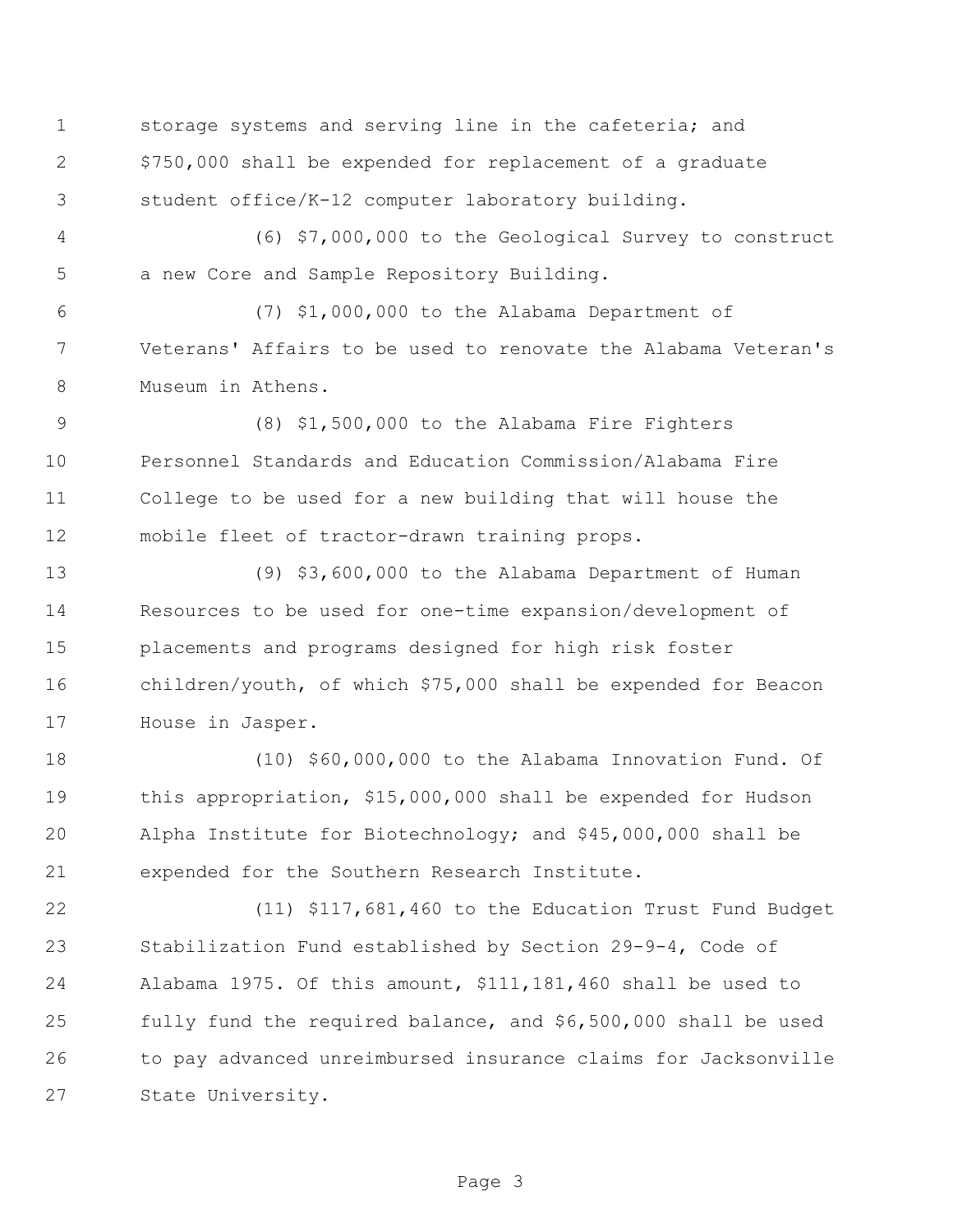(12) \$25,105,000 to the Alabama Community College System. Of this appropriation, \$3,400,000 shall be used for one-time expenses for the Southern Union Community College Aviation project; \$3,000,000 shall be used for one-time expenses for the Wallace State Community College-Oneonta Blount County multi-purpose complex; \$230,000 shall be used for one-time expenses for the Wallace State Community 8 College-Hanceville Winston County Learning Center project; \$2,000,000 shall be used for the Central Alabama Community College for one-time expenses for Marine Technology and Building Construction facility; \$3,470,000 shall be used for one-time expenses for the Coastal Alabama Community College Career Tech Center; \$1,100,000 shall be used for one-time expenses for the Northeast Alabama Community College Career Planning Center; \$590,000 shall be used for the Gadsden State Community College-Ayers Campus for one-time expenses for digital bulletin boards and new roofing; \$105,000 shall be used for one-time capital improvement expenses for the Gadsden State Community College-Cherokee Campus; \$950,000 shall be used for one-time expenses for the Jackson County Innovation and Career Academy; \$3,400,000 shall be used for one-time expenses for Snead State Community College; \$3,380,000 shall be used for Calhoun Community College for one-time expenses for the Alabama Center for the Arts Academy; and \$3,480,000 shall be used for one-time expenses for Bevill State Community College.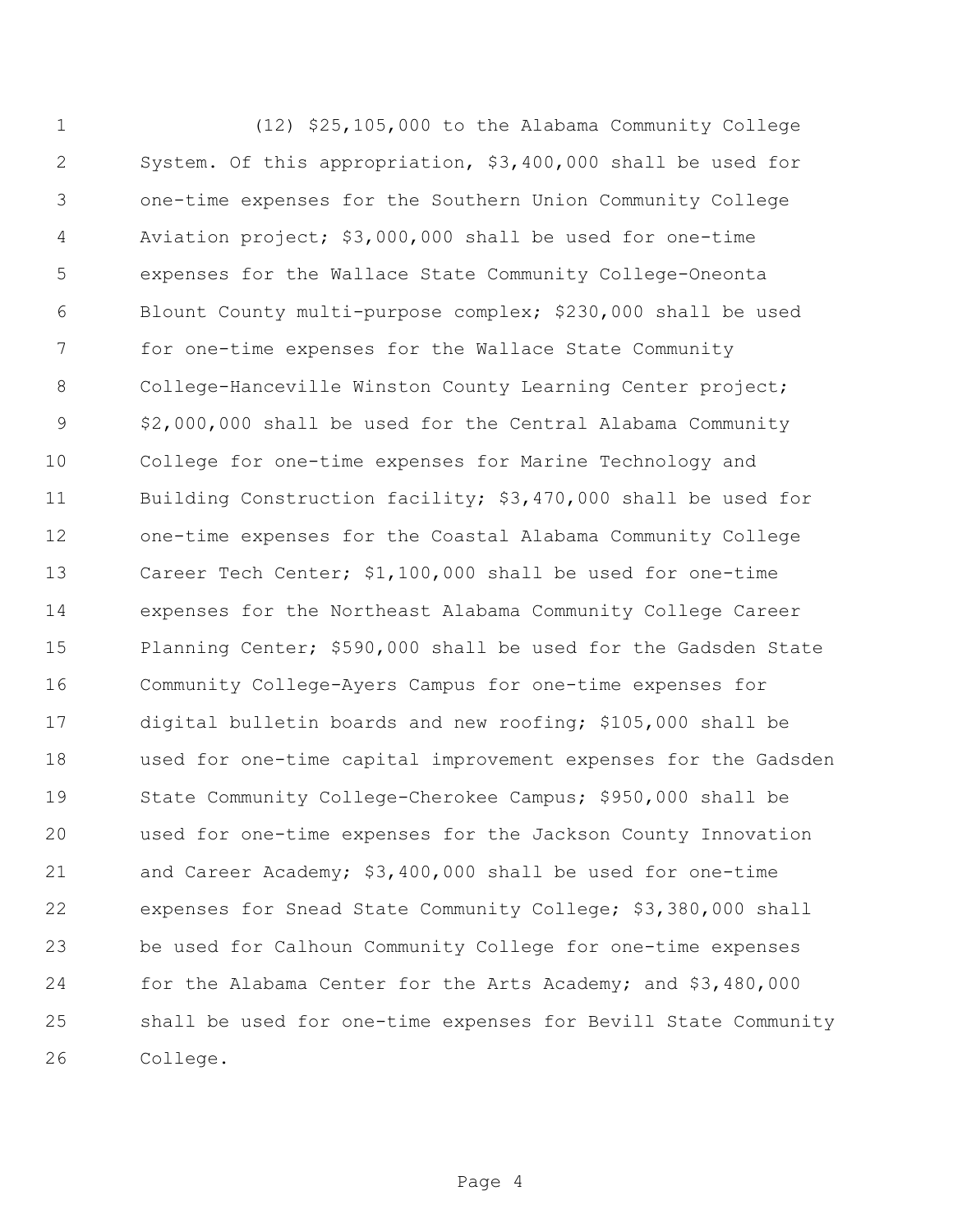(13) \$2,500,000 to Alabama A&M University to be used for one-time infrastructure improvements.

 (14) \$525,000 to Athens State University. Of this appropriation, \$250,000 shall be used for one-time expenses for the Cyber Lab; \$200,000 shall be used for one-time expenses for the Center for Excellence in Education Diversity; and \$75,000 shall be used for one-time expenses for the Arts Center.

 (15) \$14,325,419 to Auburn University at Montgomery 10 to be used for one-time expenses for the STEM Lab.

 (16) \$3,200,000 to the University of North Alabama to be used for one-time expenses for the power production workforce training program.

 (17) \$3,490,000 to the University of Alabama at Birmingham to be used for one-time expenses for the School of Dentistry-Dothan Campus.

 (18) \$2,000,000 to Troy University to be used for one-time expenses for the audio-visual pilot project.

 (19) \$450,000 to the University of West Alabama to be used for one-time expenses for amphitheater improvements.

 (20) \$7,500,000 to the University of South Alabama to be used for one-time expenses for the engineering building.

 (21) \$2,070,000 to Tuskegee University. Of this appropriation, \$2,000,000 shall be used for one-time expenses for capital projects; and \$70,000 shall be used for one-time expenses for memorial monument construction.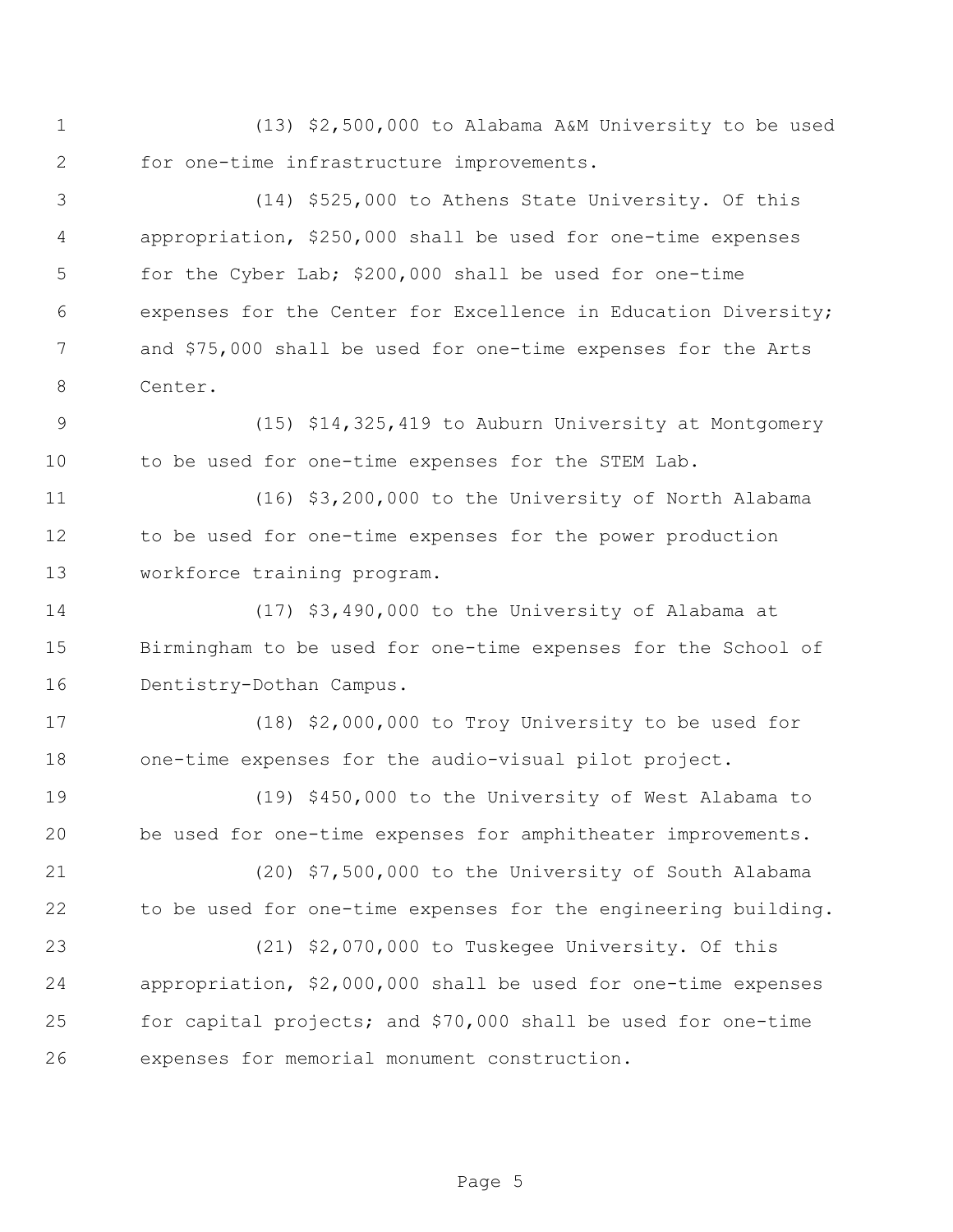(22) \$1,350,000 to Alabama State University. Of this appropriation, \$1,000,000 shall be used for one-time expenses for improvements to the music and fine arts facilities; \$200,000 shall be used for one-time expenses for the National Center for the Civil Rights and African Culture; and \$150,000 shall be used for one-time expenses for the Forensics Sciences building. (23) \$18,000,000 to the University of Alabama in Huntsville to be used for one-time expenses for the engineering building. (24) \$2,000,000 to the University of Montevallo to be used for one-time expenses for electric repairs. (25) \$3,989,000 to the Alabama Space Science Exhibit Commission. Of this appropriation, \$3,000,000 shall be used 15 for one-time expenses for the Shuttle Pathfinder restoration; and \$989,000 shall be used for one-time expenses for rocket removal at the I-65 welcome station. (26) \$500,000 to the Alabama Institute for the Deaf and Blind. (27) \$700,000 to the Department of Public Health for a new mobile facility for hearing screening for the Lions Club. (28) \$2,670,000 to the Alabama Commission on Higher Education. Of this appropriation, \$270,000 shall be used for the Best and Brightest STEM Pilot Program under the same terms and conditions as Act 2020-204; \$100,000 shall be expended for the Trails Foundation and allocated for the Singing River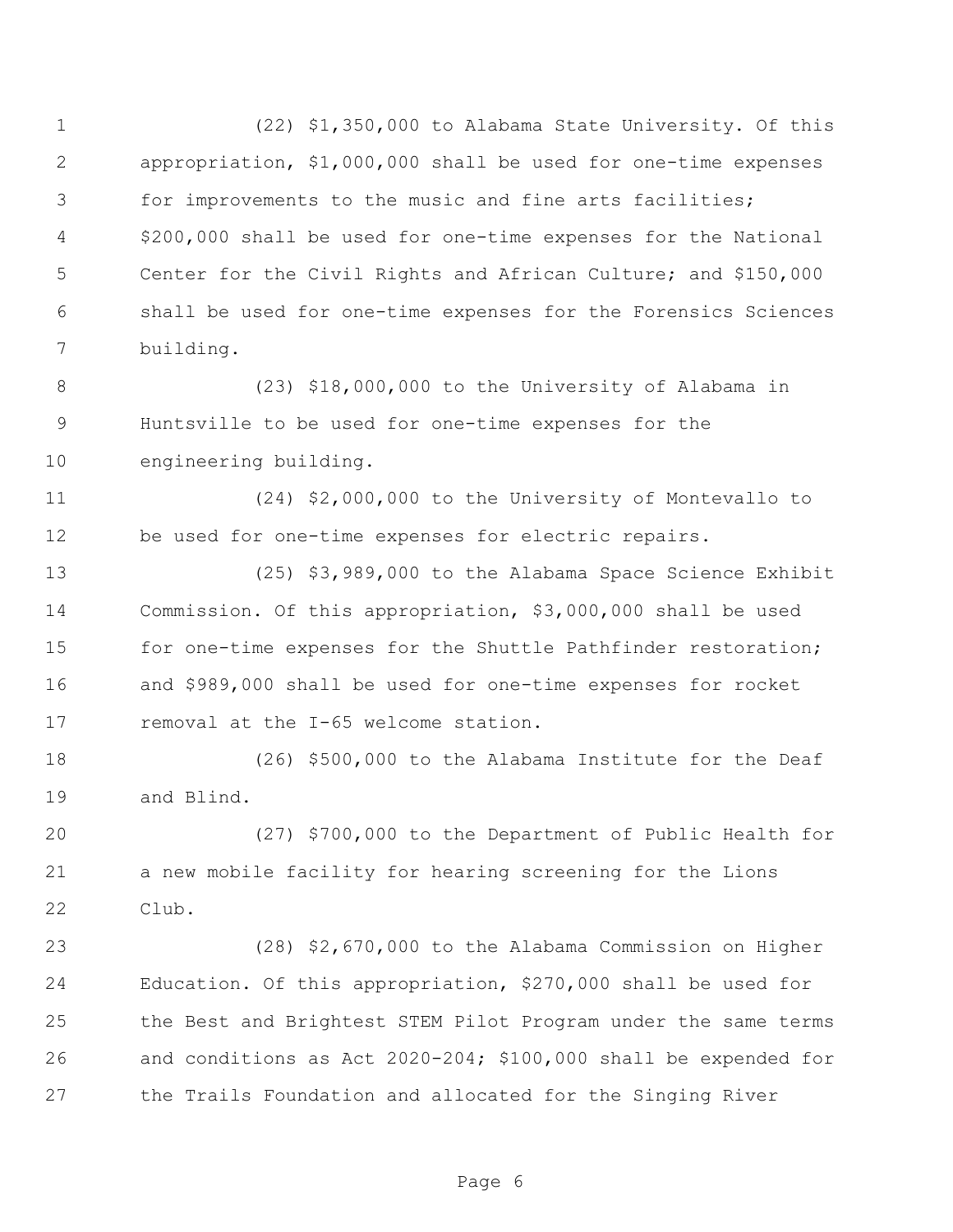Trail; \$800,000 shall be used for the Alabama National Guard Education Assistance Scholarships; \$1,200,000 shall be used for one-time expenses for the USS Alabama; \$150,000 shall be used for one-time expenses for the Museum of Flight; and \$150,000 shall be used for one-time expenses for the Humanities Foundation for the Healing History Program.

 (29) \$6,875,000 to the Department of Education. Of this appropriation, \$2,800,000 shall be used for the American Village for one-time expenses for Independence Hall construction; \$50,000 shall be used for one-time expenses for the Sports Officials Foundation; \$50,000 shall be expended for 12 the Jazz Hall of Fame for the music education program; 13 \$200,000 shall be used for the Office of Math Improvement; \$200,000 shall be used for the Encyclopedia of Alabama; \$475,000 shall be used for the Stillman Teacher Prep Program; \$500,000 shall be expended for Ed Farm; and \$100,000 shall be expended for Kindervision.

 (30) \$100,000 to the Alabama Music Hall of Fame. (31) \$50,000 to the State Commission on Physical Fitness for the Alabama Sports Council.

 (32) \$475,000 to the Alabama Department of Examiners of Public Accounts for the PCG Contract.

 (33) \$1,000,000 to the Alabama Educational Television Commission to be used for one-time expenses for studio renovations.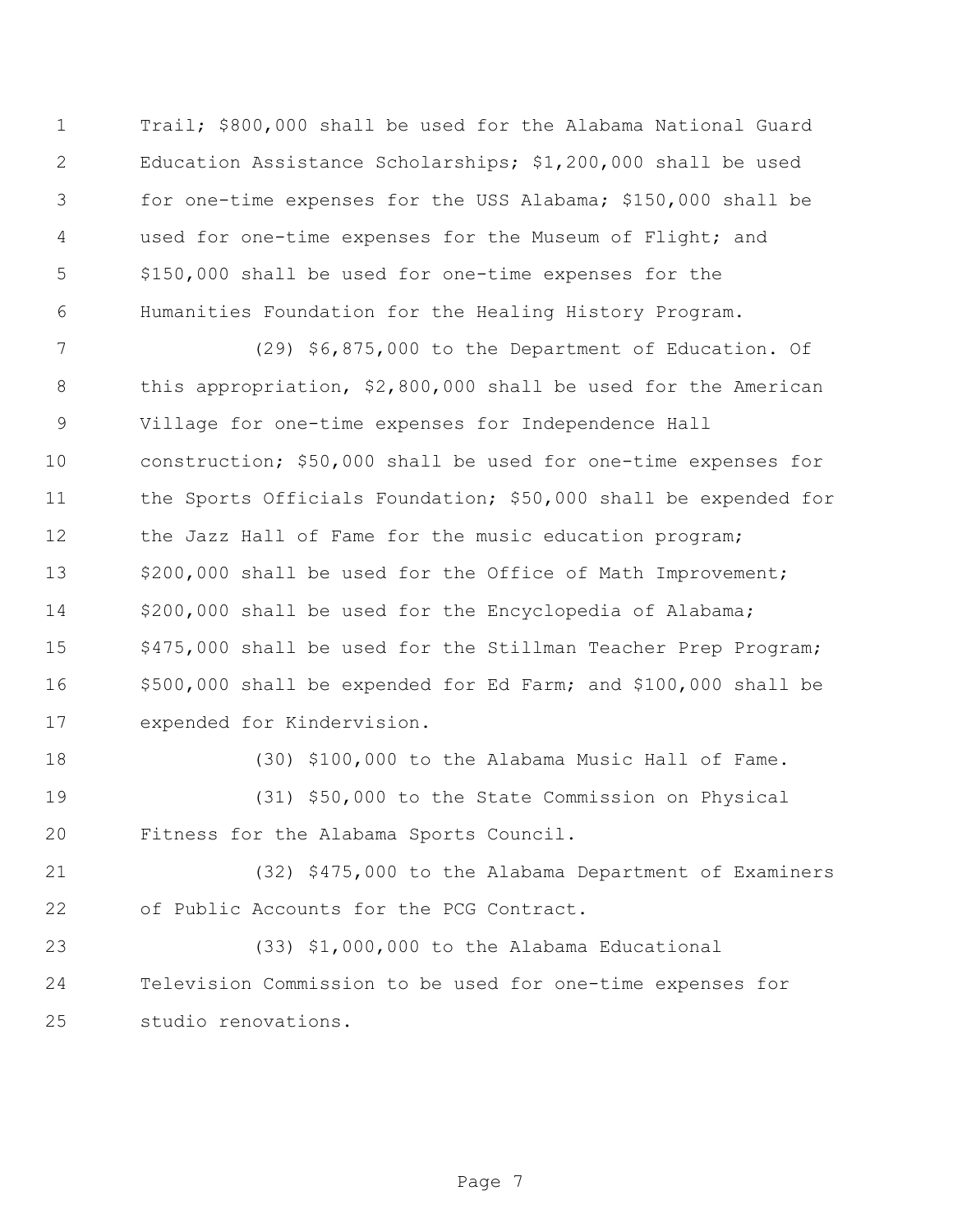(34) \$475,000 to the Alabama Historical Commission to be used for one-time expenses for Fort Toulouse/Fort Jackson.

 (35) \$500,000 to the Alabama Supercomputer Authority for cyber security and IT support for K-12 schools in consultation with ALET, to be expended for professional development for all education employees in the form of software-based cyber security training focused on improving digital security.

 Section 2. Section 3B of Act 2021-342, the Education Trust Fund Appropriations Act for the fiscal year ending September 30, 2022, is hereby amended as follows:

13  $"13. Education, Department of:$ 

(a) Administrative Services Program

 The proposed spending plan for the ETF monies included in the above program is as follows:

 Operations and Maintenance of the Department. 27,816,618

 Of the above appropriation, \$3,000,000 shall be expended for a grant program to be administered by the State Superintendent of Education to address unmet capital, equipment, or other needs of K-12 schools, of which \$1,000,000 shall be expended for one-time recreational facility needs at Springville High School in St. Clair County. Remaining 25 individual <del>Individual</del> grant amounts may not exceed \$250,000 \$500,000 for any one system. The Superintendent shall notify all members of the local legislative delegation five days

Page 8